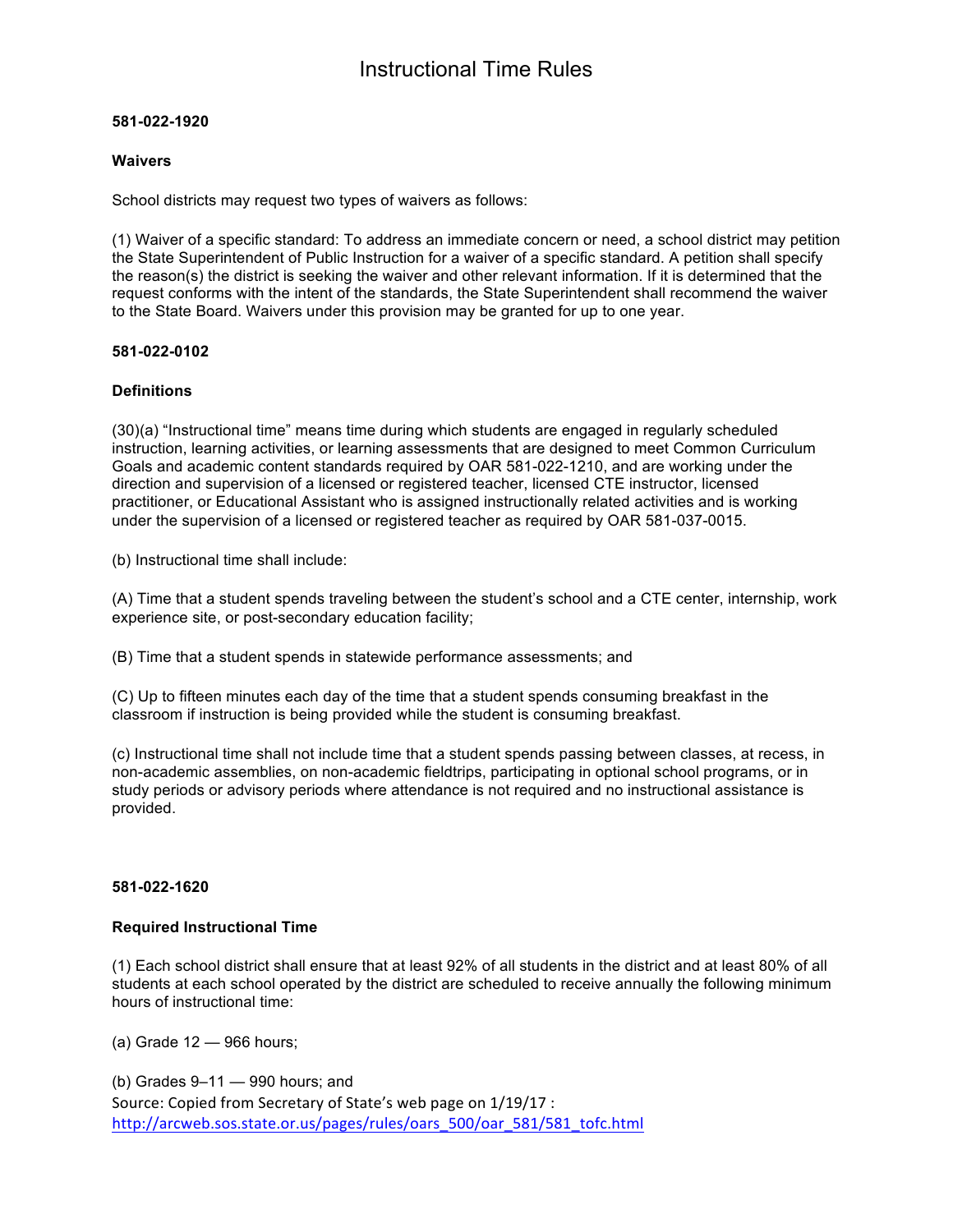(c) Grades K–8 — 900 hours.

(2) If a school district chooses to offer less than 900 hours of instructional time for kindergarten students, the kindergarten program shall be considered a half-day program for purposes of ORS 327.006(1) and the school district shall ensure that every kindergarten student is scheduled to receive a minimum of 450 hours of instructional time per year.

(3) Upon approval by the local school board, a district may include in its calculation of instructional time required by subsection (1) of this rule the following:

(a) For kindergarten programs offering 900 hours or more of instructional time, up to 60 hours of recess;

(b) For kindergarten programs offering less than 900 hours of instructional time, up to 30 hours of recess;

(c) For grades 1–3, up to 60 hours of recess;

(d) Up to 30 hours for staff professional development;

(e) Up to 30 hours for parent teacher conferences; and

(f) For the 2015–16 school year, up to 14 hours for emergency school closures due to adverse weather conditions and facilities failure.

(4) For students participating in online instruction:

(a) Instructional time includes online instruction supported by a licensed or registered teacher through electronic means.

(b) For online instruction, up to one hour per course per day may be counted as instructional time where the following criteria are met:

(A) Every student has access to a licensed or registered teacher through in-person, telephone, or electronic means for each course taken; and

(B) Every student has regular contact with school personnel for the purpose of attendance and progress monitoring as outlined in the policies maintained by the Oregon Department of Education.

(c) Instructional time may not be claimed for weekends or holidays, per ORS 336.010 and 187.010, or any other day during which a licensed or registered teacher is not available to students.

(5) There shall be no fewer than 265 consecutive calendar days between the first and last instructional day of each school year at each grade level.

(6) No student shall be required to exceed the following number of instructional hours per day:

(a) Grades  $9-12 - 8.5$  hours;

(b) Grades  $K-8$  - 8 hours.

Source: Copied from Secretary of State's web page on  $1/19/17$ : http://arcweb.sos.state.or.us/pages/rules/oars\_500/oar\_581/581\_tofc.html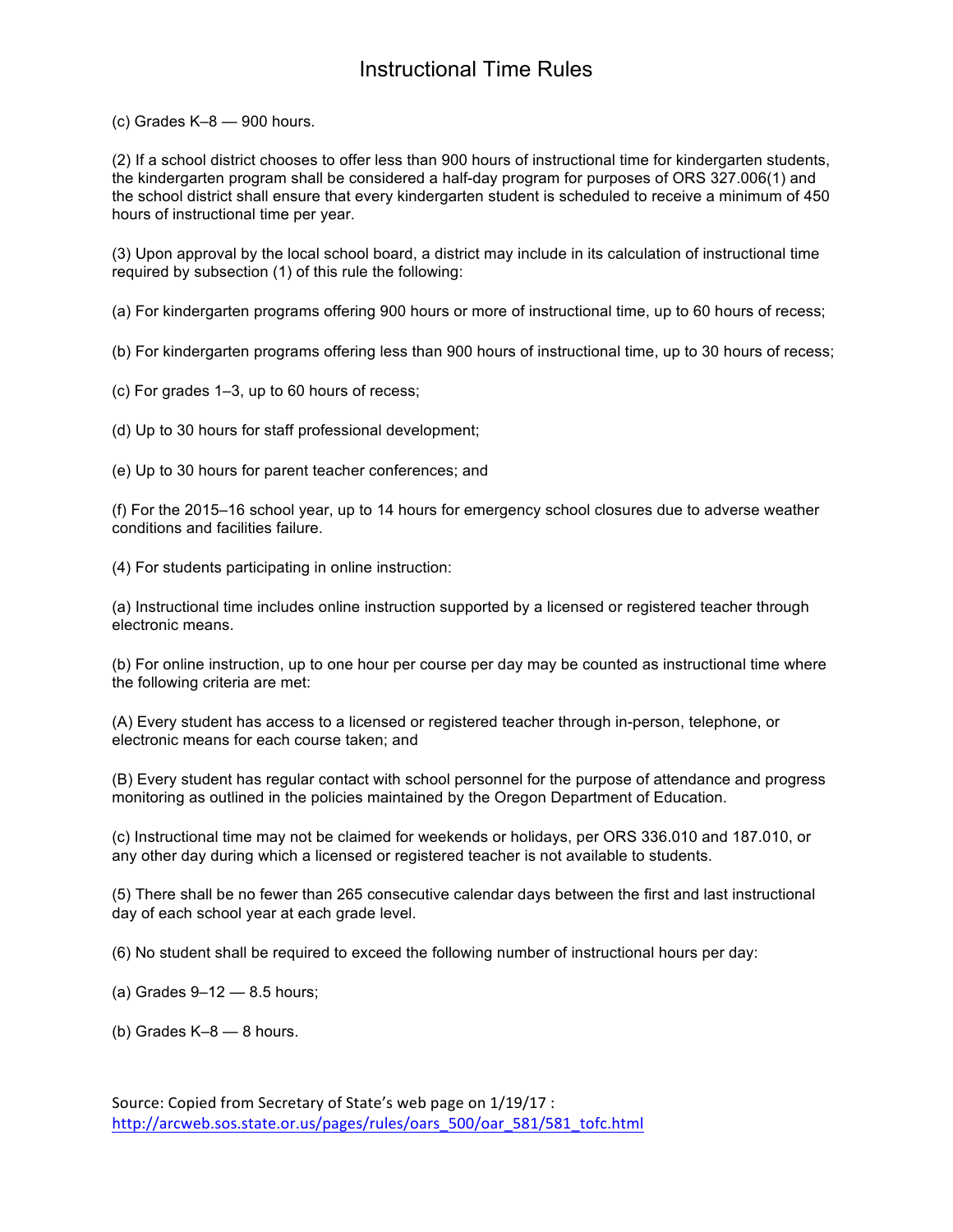# Instructional Time Rules

(7) The minimum instructional hours requirement set forth in subsection (1) of this rule shall first apply to the 2015–16 school year but full compliance shall be phased in over a period of four school years. A school district will be in compliance with the requirements of subsection (1) of this rule if the following benchmarks are met:

(a) For the 2015–16 school year, at least 80% of all students in the district must be scheduled to receive the minimum hours of instructional time set forth in subsection (1) of this rule.

(b) For the 2016–17 school year, at least 85% of all students in the district must be scheduled to receive the minimum hours of instructional time set forth in subsection (1) of this rule.

(c) For the 2017–18 school year, at least 90% of all students in the district must be scheduled to receive the minimum hours of instructional time set forth in subsection (1) of this rule.

(d) For the 2018–19 school year, at least 92% of all students in the district and at least 80% of all students at each school operated by the district must be scheduled to receive the minimum hours of instructional time set forth in subsection (1) of this rule.

(8) The State Board of Education shall conduct a public hearing and board discussion relating to instructional time at the 2016, 2017 and 2018 January board meetings. The purpose of the public hearing will be to receive information about and consider the implementation and potential financial concerns relating to required instructional time, OAR 581-022-0102 (definition of instructional time) and 581-022- 1131 (credit options).

Stat. Auth.: ORS 326.011 & 326.051 Stats. Implemented: ORS 326.051 Hist.: EB 18-1996, f. & cert. ef. 11-1-96; ODE 25-2008, f. & cert. ef. 9-26-08; ODE 2-2015, f. 1-30-15, cert. ef. 7-1-15

#### **581-022-1131**

#### **Credit Options**

(1) A school district or public charter school shall grant required and elective credit towards the diploma or a modified diploma, provided the method for accruing such credit is described in the student's personal education plan and the student earns the credit by meeting the requirements of one or more of the options described in this rule.

(2) A school district or charter school may grant credit to a student if the student demonstrates defined levels of proficiency or mastery of recognized standards (e.g., state academic content standards and essential skills, industry-based or other national or international standards) by any one or more of the following options:

(a) Successfully completing classroom or equivalent work (e.g., supervised independent study, careerrelated learning experiences, project based learning), which meets Common Curriculum Goals and academic content standards required by OAR 581-022-1210;

(b) Successfully completing classroom or equivalent work designed to measure proficiency or mastery of identified standards (knowledge and skills) in class or out of class, where hours of instruction may vary;

Source: Copied from Secretary of State's web page on  $1/19/17$ : http://arcweb.sos.state.or.us/pages/rules/oars\_500/oar\_581/581\_tofc.html